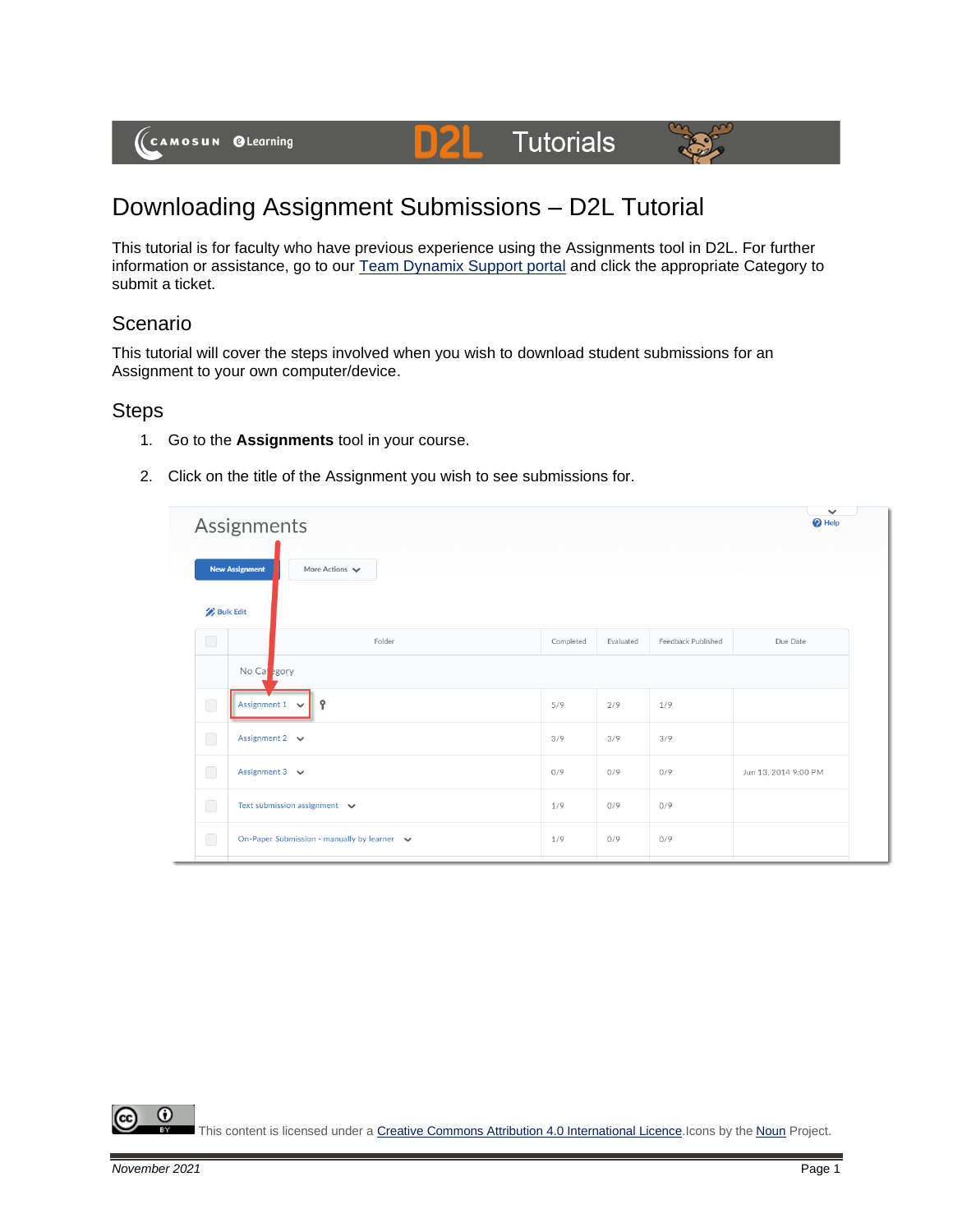3. Select the student/s whose submissions you wish to download (click the top select box to select ALL students). Click **Download**.

| <b>Assignments</b>   | $\rightarrow$ Assignment 1 $\rightarrow$<br><b>Folder Submissions</b><br>Assignment 1 - Folder Submissions |                                  |                                 |  |                               |                                 |  |
|----------------------|------------------------------------------------------------------------------------------------------------|----------------------------------|---------------------------------|--|-------------------------------|---------------------------------|--|
| <b>Edit Folder</b>   | <b>Email Users Without Submissions</b><br><b>Add Feedback Files</b><br><b>Submission Log</b>               |                                  |                                 |  | <b>Manage Exemptions</b>      |                                 |  |
| Users                | Submissions                                                                                                |                                  |                                 |  |                               |                                 |  |
| View By:<br>User     | Apply<br>$\checkmark$                                                                                      |                                  |                                 |  |                               |                                 |  |
| Search For           | <b>Show Search Options</b><br>Q                                                                            |                                  |                                 |  |                               |                                 |  |
| <b>O</b> Download    | Mark as Read<br>$\blacktriangledown$ Email                                                                 | Delete<br>Mark as Unread         | P <sub>o</sub> Publish Feedback |  |                               |                                 |  |
| ?                    | est Name ▲, First Name                                                                                     |                                  |                                 |  | Submission Date               | Delete                          |  |
| $\curvearrowright$   | Student, Training01                                                                                        | Draft Saved: Jun 4, 2020 4:18 PM |                                 |  |                               |                                 |  |
| Þ                    | media-elements-defined.mp4 (44.22 MB)                                                                      |                                  |                                 |  | Sep 26, 2019<br>2:57 PM       | î                               |  |
| $\blacktriangledown$ | Student, Training04                                                                                        |                                  |                                 |  |                               | Published: Apr 23, 2020 3:21 PM |  |
|                      | P PrintingContentStudent-August2018.pdf (898.49 KB)                                                        |                                  |                                 |  | May 24, 2019<br>î<br>12:59 PM |                                 |  |
|                      |                                                                                                            |                                  |                                 |  | 20 per page $\vee$            |                                 |  |

4. You will see a new window open, and a zip file created. Click the zip file link to download it to your computer, and then click **Close**.



 $\odot$ This content is licensed under [a Creative Commons Attribution 4.0 International Licence.I](https://creativecommons.org/licenses/by/4.0/)cons by the [Noun](https://creativecommons.org/website-icons/) Project.